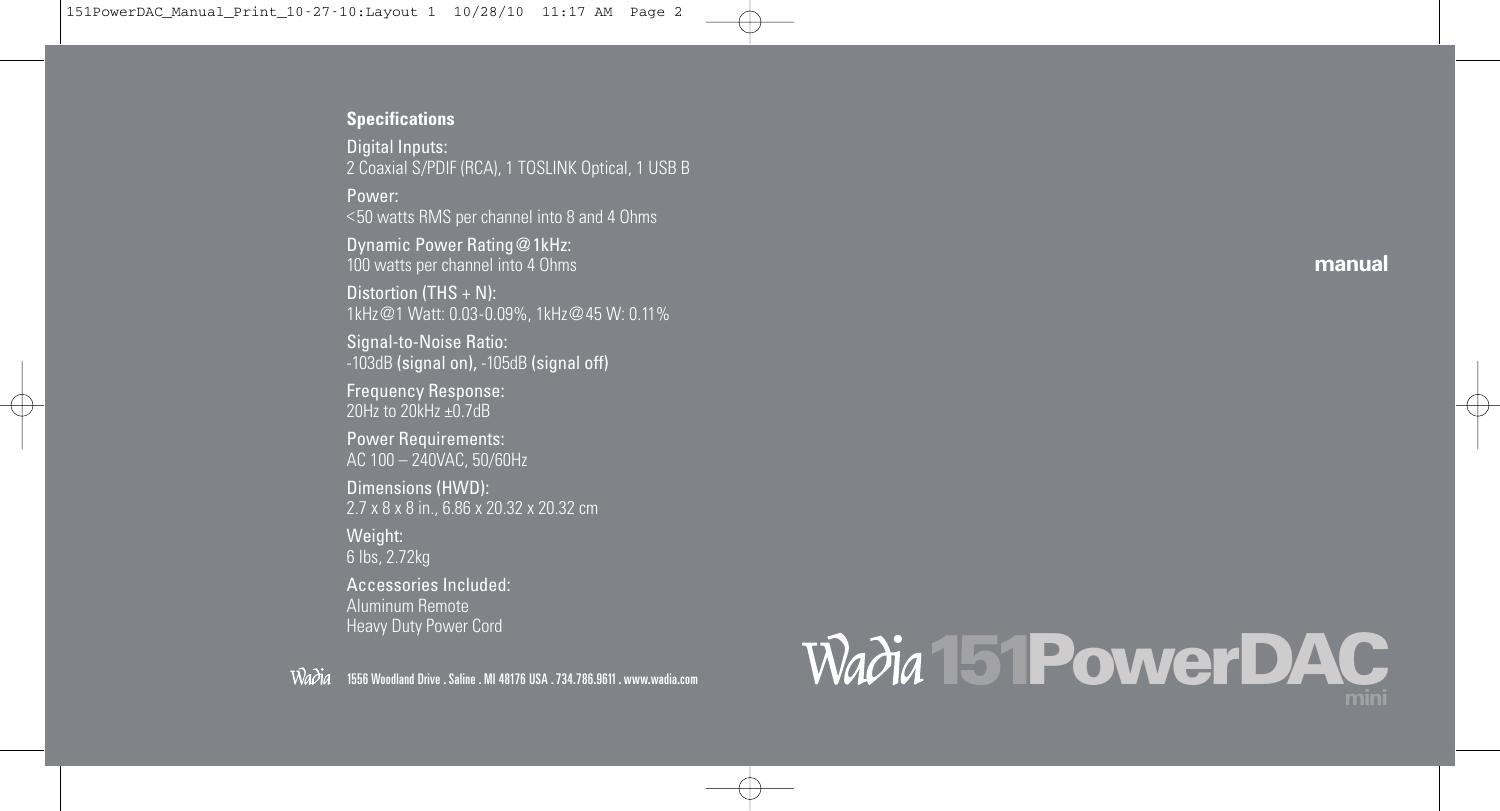#### **Thank You.**

All of us at Wadia Digital would like to say thank you, and congratulations for purchasing the Wadia 151PowerDAC mini Digital Integrated Amplifier. We sincerely believe that your Wadia 151PowerDAC mini is an intelligent investment that will bring you many years of musical enjoyment and satisfaction.

We understand how eager you are to begin listening and we want you to become familiar with the full capabilities of the Wadia 151PowerDAC mini. However, before powering on the device, we encourage you to look through the manual and pay special attention to the sections highlighted with an ◆*.*

- **5** Wadia shall not, under any circumstances, be liable for any incidental or consequential damages arising from the loss of property or other damage or losses due to the failure of a Wadia 151PowerDAC mini. Wadia will not pay for loss of use or inconvenience caused by the failure of a Wadia 151PowerDAC mini. Wadia will not pay for damage caused to other audio components caused by the failure of the Wadia 151PowerDAC mini within the limits allowed by State Law.
- **6** The customer is responsible for the shipping charges for all repairs, warranty or non-warranty, shipped to Wadia. Wadia will pay return shipping to the customer or dealer (within the United States) for all warranty replacements. Special shipping methods or services will not be covered by Wadia.

**7** This product is only warranted in the country of original sale by Wadia.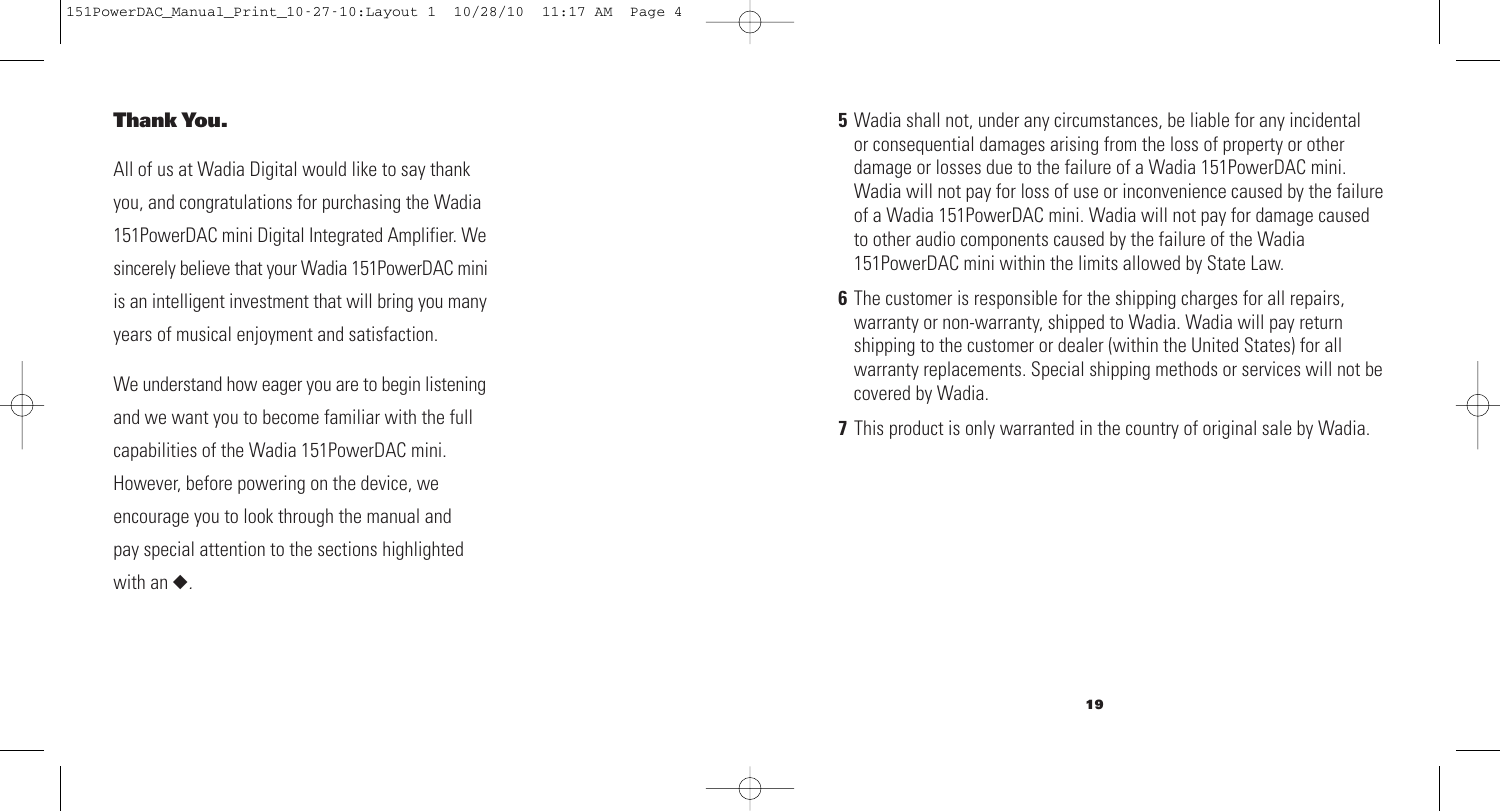151PowerDAC\_Manual\_Print\_10-27-10:Layout 1 10/28/10 11:17 AM Page 6

| <b>Warranty</b><br>This Warranty covers the Wadia 151PowerDAC mini.                                                                                                                                                  | <b>Table of Contents</b> | Wadia Digital - a Brief History<br><b>Important Safety Instructions</b>                                                                                         | 6              |
|----------------------------------------------------------------------------------------------------------------------------------------------------------------------------------------------------------------------|--------------------------|-----------------------------------------------------------------------------------------------------------------------------------------------------------------|----------------|
| Wadia Digital warrants that this product shall be free from defects in materials<br>and workmanship for:                                                                                                             | <b>Installation</b>      | <b>Getting Started</b><br>Features<br>Unpacking<br>Accessories<br>Installing Battery in Remote Control<br>◆ Connecting to AC Power<br>◆ Using Line Conditioners | 8<br>8         |
| 1 year for all parts of the product (excluding batteries).                                                                                                                                                           | <b>Connections</b>       |                                                                                                                                                                 | 9<br>9         |
| The warranty period begins at the date of sale and is subject to the following<br>requirements and understandings:                                                                                                   |                          |                                                                                                                                                                 | 10<br>10       |
| <b>1</b> This is a non transferable warranty.                                                                                                                                                                        |                          |                                                                                                                                                                 | 11             |
| 2 The product must not have been modified in any manner whatsoever, or<br>the warranty is immediately voided.                                                                                                        |                          | ◆ Using Surge Protectors<br><b>Back Panel</b><br>◆ Speaker Outputs<br>◆ Connecting the Digital Inputs                                                           | 11<br>12       |
| 3 The product must not have been stored in a humid, damp environment;<br>nor subjected to weather, water, or salt spray.                                                                                             | <b>Operation</b>         |                                                                                                                                                                 | 13<br>13       |
| 4 During the warranty period Wadia will repair or exchange a defective<br>Wadia 151PowerDAC mini with a similar available product, at no cost to<br>the owner for labor, materials, and shipping charges from Wadia. |                          | <b>Front Panel</b><br>Using the 151PowerDAC mini<br>Using the Remote Control                                                                                    | 14<br>15<br>16 |
|                                                                                                                                                                                                                      | <b>Appendices</b>        | Warranty<br>Specifications                                                                                                                                      | 18<br>20       |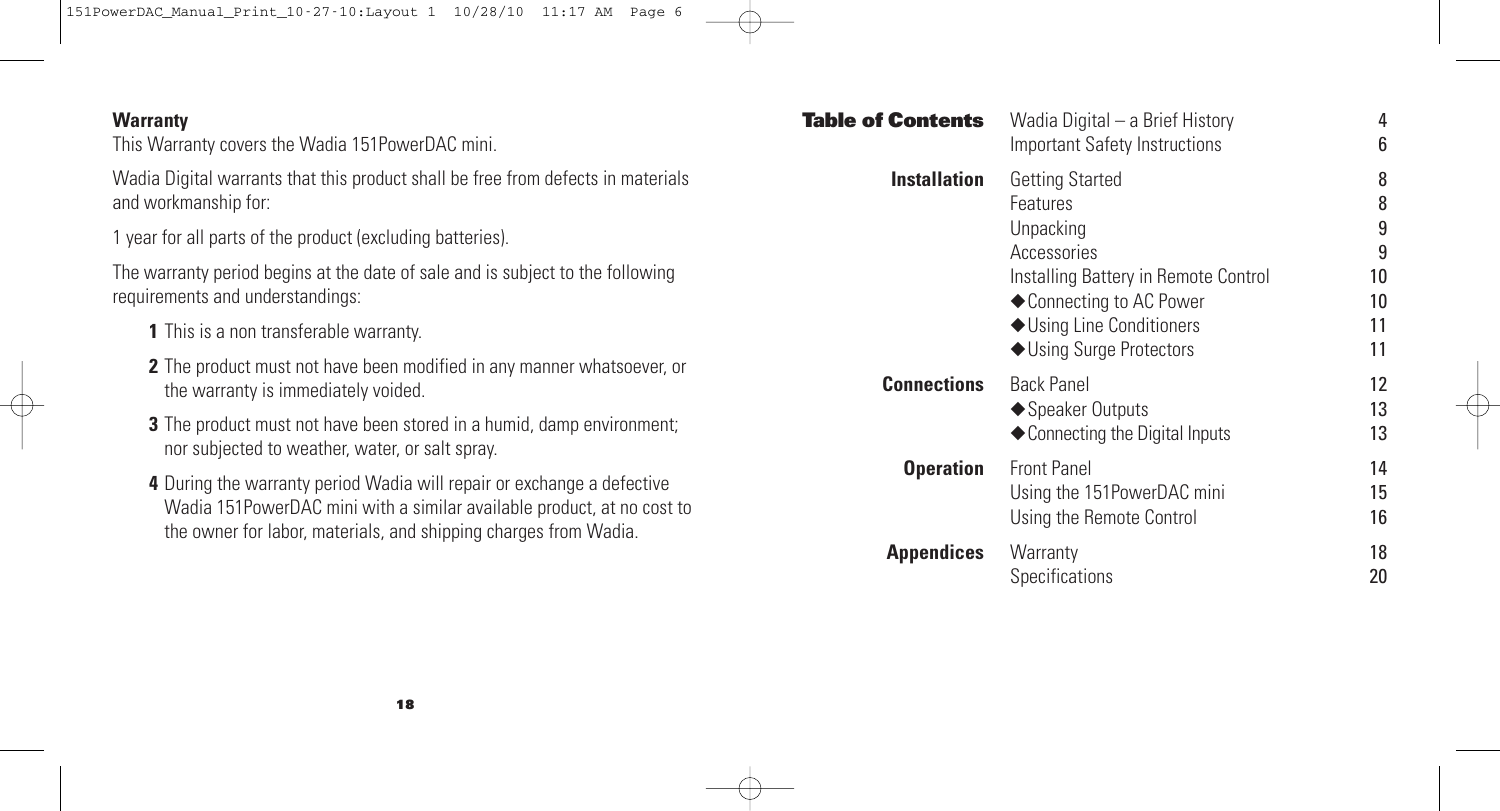## **Wadia Digital – a Brief History**

Wadia Digital, founded in 1988, is one of the original companies dedicated to high performance digital audio reproduction. Wadia was formed by a team of engineers from the Minneapolis based 3M Corporation (Minnesota Mining and Manufacturing) who shared many years of experience in advanced digital telecommunications research and development. In the early 1980's, these engineers became intrigued by the emerging compact disc technology. Disappointed with the sound quality of early CD players, they examined the workings and designs of these early components and found them to be unsophisticated when compared with the technology available in other areas of digital design. In response, they founded Wadia Digital – a company based on the philosophy of applying advanced technology to improve the performance of digital audio components. Wadia's first product, the Wadia 2000 Decoding Computer, was an absolute breakthrough in digital audio. For many discerning listeners, it proved that Digital Audio was a musically responsive, evolving, and engaging format.

Building on a tradition of excellence, Wadia continues to develop innovative technology; refining, listening, engineering, and improving along the way. Since the Wadia 2000, new generations of industry-leading designs have been introduced and embraced by listeners around the world. Each step of the way, Wadia has consistently raised the standard for performance of Digital Audio playback.



#### **Pause**

The Pause button pause the playback on a Wadia transport

#### **Play**

The Play button starts the playback on Wadia transport

#### **Eject**

The Eject button cause a Wadia transport to eject the disc inside the drive

#### **Stop**

The Stop button stops the play back of a Wadia transport

#### **Balance Left**

The Balance Left button causes the sound to the left speaker to be more dominant

#### **Balance Right**

The Balance Right button causes the sound to the right speaker to be more dominant

**17**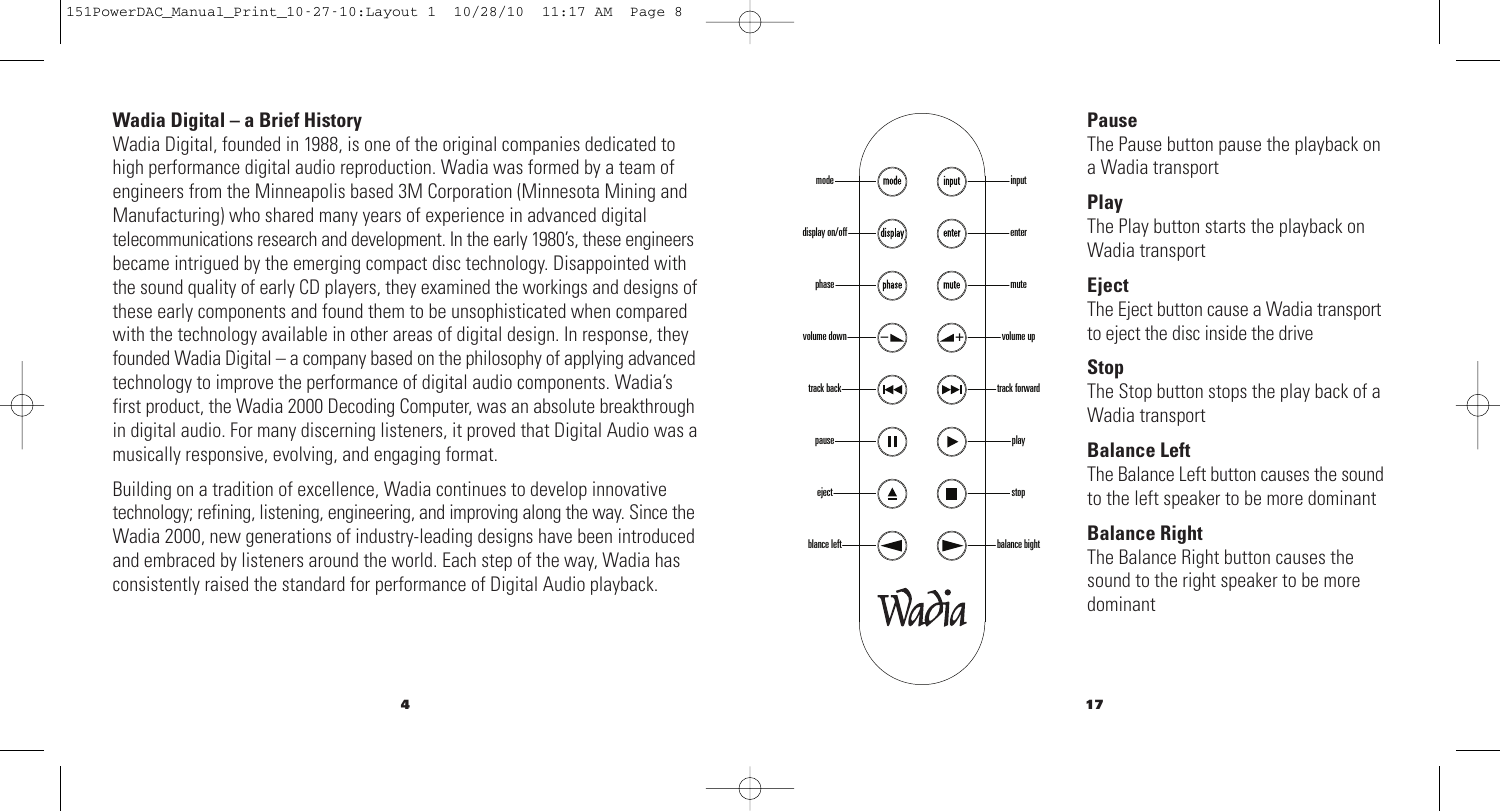# **Using the Remote Control**

## **Mode**

Not active

# **Input**

The Input button will cycle to the next with each push of the button (Coax 1, Coax 2, TOSLINK, and USB)

#### **Display on/off**

The display button will turn the LCD display on or off

#### **Enter**

The Enter button displays current sample rate of digital signal

#### **Phase**

The phase button inverts the polarity of the signal

**Volume Down** The Volume Down decreases the volume

#### **Volume Up**

The Volume Up increases the volume

## **Track Back**

The Track Back button skips to the previous track on a Wadia transport

## **Track Forward**

The Track Forward button skips to the next track on a Wadia transport

**16**

Here is a brief list of the technological innovations the Wadia engineers have pioneered over the past 20 years:

- DigiMaster™ patented algorithm (filter optimized for reproducing music)
- ClockLink™ proprietary jitter reduction technology
- SwiftCurrent™ current to voltage conversion technology
- First outboard Digital-to-Analog converter
- First to apply glass fiber-optics to home audio
- First to recognize jitter as a source of audible distortion
- First to perfect digital volume control
- First high-end CD player competitive with expensive separates
- First company to provide bit perfect digital audio output from the iPod

While Wadia's expertise and track record exceed those of most digital audio companies, technology alone does not guarantee an immersive and captivating musical performance. Wadia's intuitive designs are born of a delicate balance of technology shaped by a passion for music.

Wadia continues to re-define the limits of digital music playback. We are proud to introduce the Wadia 151PowerDAC mini – a breakthrough in sonic performance and a strong statement of our dedication to music.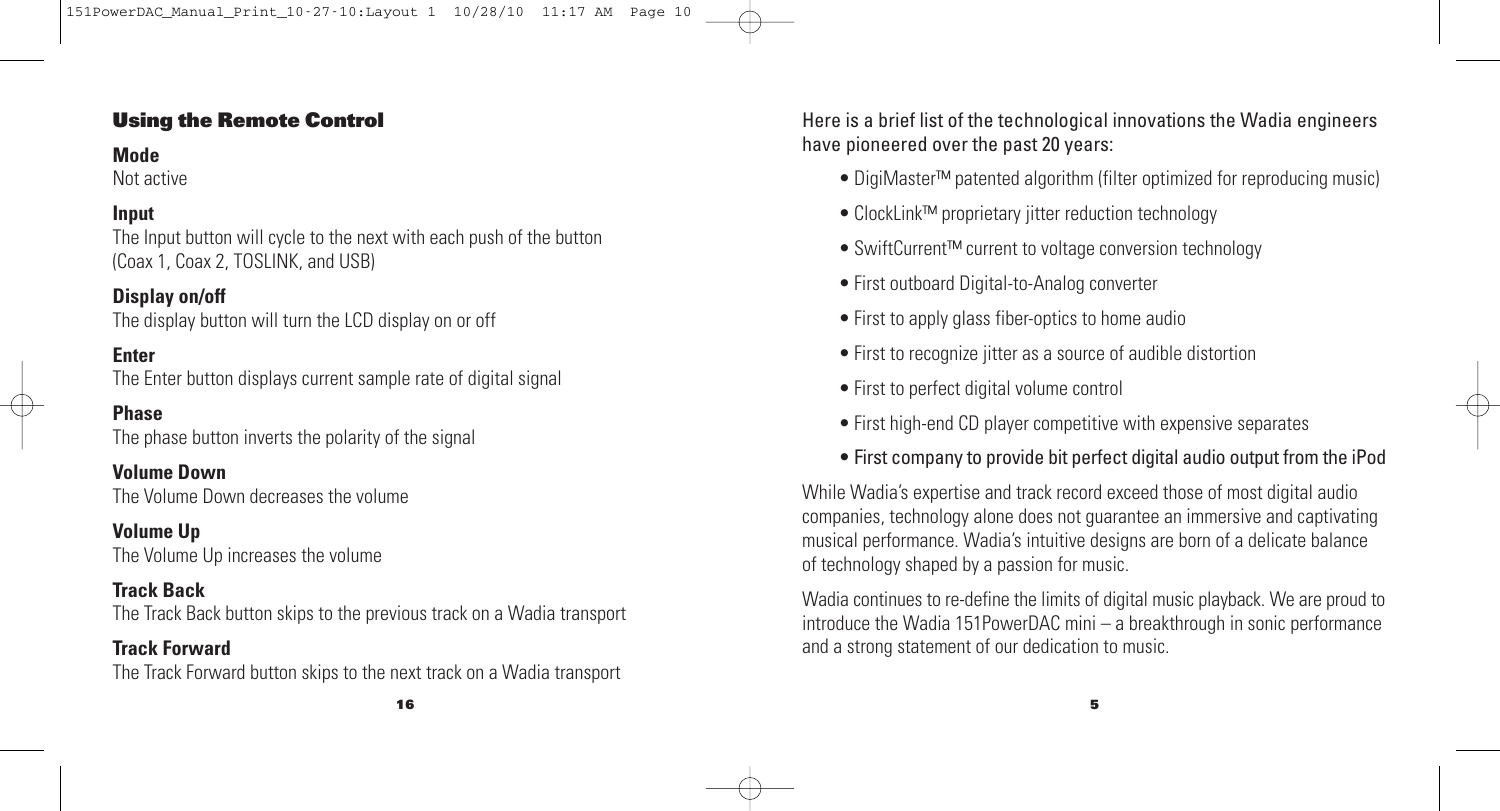# **Important Safety Instructions**

To get the best performance from your 151PowerDAC mini, and for your own safety, please read and follow these important safety instructions.

- Read these instructions.
- Keep these instructions.
- Heed all warnings.
- Follow all instructions.
- Do not use this apparatus near water.
- Clean only with dry cloth.
- Do not block any ventilation openings. Install in accordance with the manufacturer's instructions.
- Do not install near any heat sources such as radiators, heat registers, stoves, or other apparatus (including amplifiers) that produce heat.
- Do not defeat the safety purpose of the polarized or grounding-type plug. A polarized plug has two blades with one wider than the other. A grounding type plug has two blades and a third grounding prong. The wide blade or the third prong are provided for your safety. If the provided plug does not fit into your outlet, consult an electrician for replacement of the obsolete outlet.

# **Using the 151PowerDAC mini**

#### **Power**

The power switch is located on the back panel of the Wadia 151PowerDAC mini. Depress the power switch (circle) to turn the power "off". Please make sure the Wadia 151PowerDAC mini is turned off when making all digital and speaker connections.

#### **Input**

The Input button will cycle to the next input with each push of the button. (Coax 1, Coax 2, TOSLINK, and USB)

## **Phase**

The Phase button inverts the polarity of the signal.

# **Mute**

The Mute button will mute the volume to zero, hit the button again and the volume will revert to its previous setting.

#### **Volume**

Volume on the Wadia 151PowerDAC mini is controlled with the volume '+' and '-' buttons on the front panel. The buttons maybe continuously held for quicker volume setting. To increase the volume press '+', '-' to decrease the volume.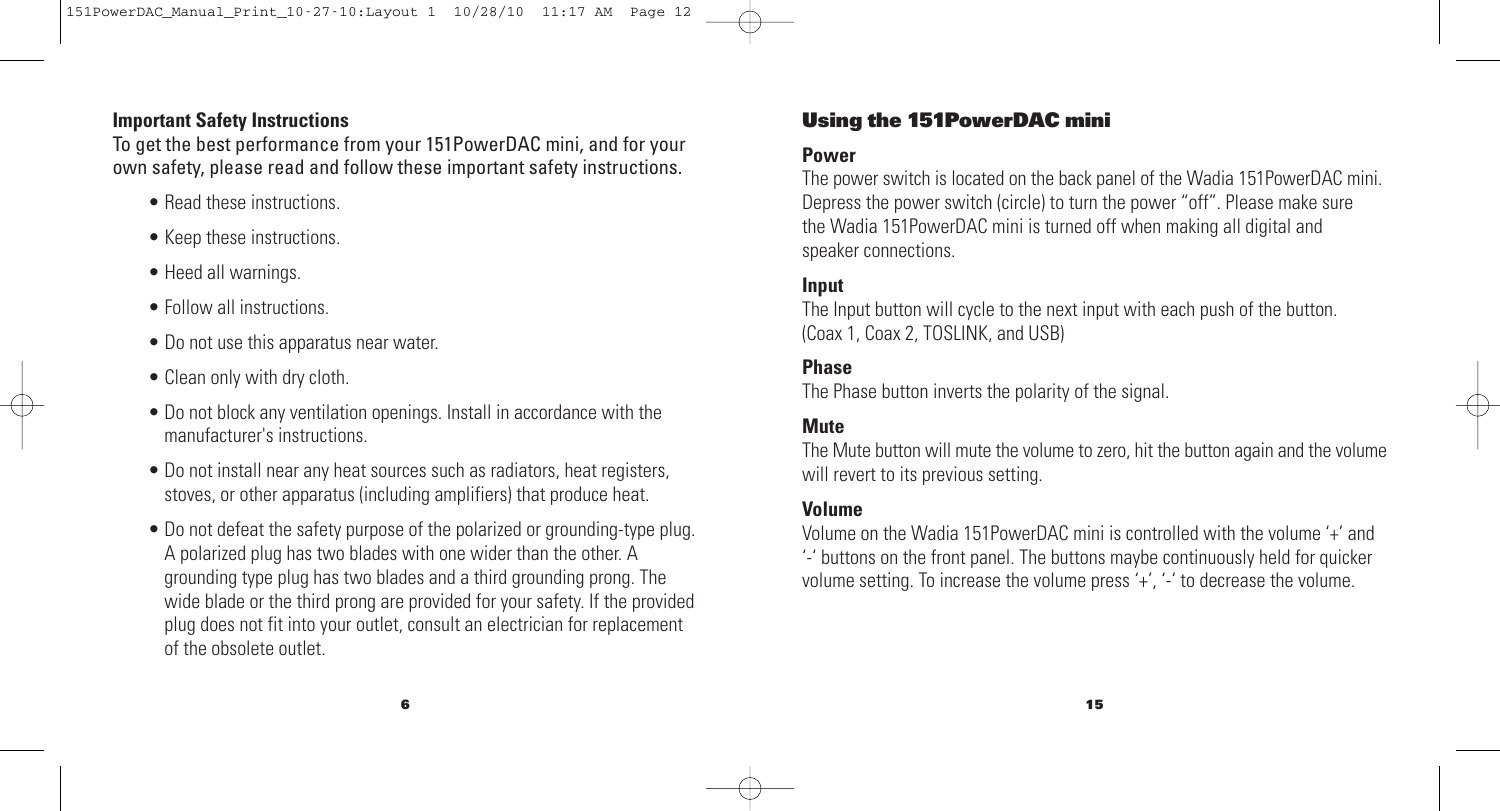#### **Operation**



## **Front Panel**

- **1** LCD display
- **2** Input Selector
- **3** Phase Button
- **4** Mute Button
- **5** Volume Up
- **6** Volume Down
- Protect the power cord from being walked on or pinched particularly at plugs, convenience receptacles, and the point where they exit from the apparatus.
- Only use attachments/accessories specified by the manufacturer.
- Use only with the cart, stand, tripod, bracket, or table specified by the manufacturer, or sold with the apparatus. When a cart is used, use caution when moving the cart/apparatus combination to avoid injury from tip-over.
- Unplug this apparatus during lightning storms or when unused for long periods of time.
- Refer all servicing to qualified service personnel. Servicing is required when the apparatus has been damaged in any way, such as power-supply cord or plug is damaged, liquid has been spilled or objects have fallen into the apparatus, the apparatus has been exposed to rain or moisture, does not operate normally, or has been dropped.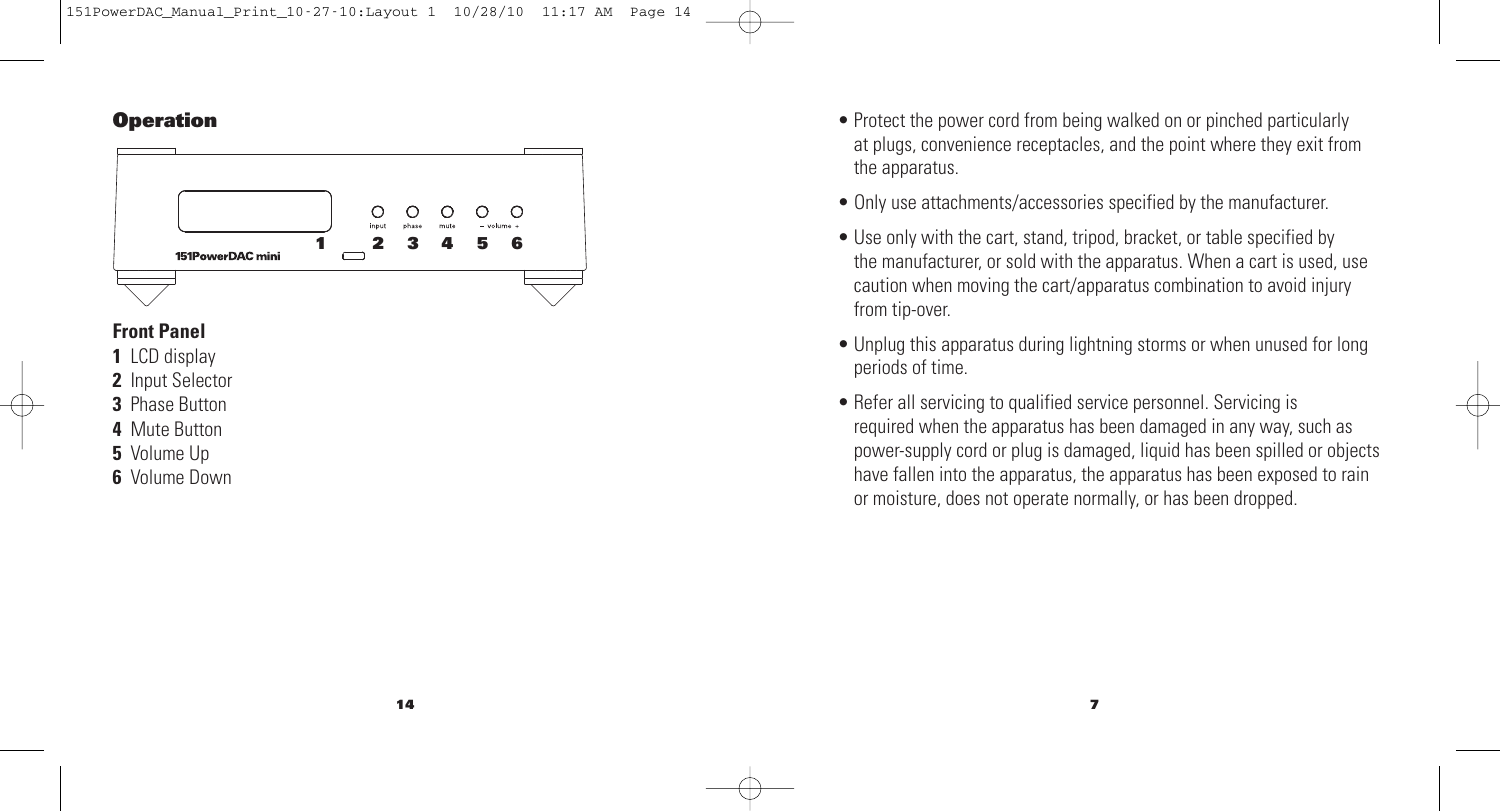## **Installation**

## **Getting Started**

The Wadia 151PowerDAC mini is an integrated amplifier with 4 digital inputs with upsampling to 24-bit/384kHz. Despite its small size, the 151PowerDAC mini is bursting with technology to bring you the best sound possible.

#### **Features**

- 24-bit/384kHz upsampling
- Accepts up to a 24-bit/192kHz input data rate
- Wadia's DirectConnect with Digital Volume Control technology
- <50 watts RMS per channel into 8 and 4 Ohms
- 4 Digital Inputs: 2 Coaxial S/PDIF (RCA), 1 TOSLINK Optical, 1 USB B
- 5-way insulated Gold Binding Posts
- High quality Gold Plated Input Jacks
- Aluminum full function Remote Control
- Heavy Duty Power Cord

# ◆**Speaker Outputs**

The speaker outputs are on the back of the Wadia 151PowerDAC mini. Connect the left speaker to the left speaker terminals and the right speaker to the right speaker terminals. Make sure you keep the Wadia 151PowerDAC mini positive terminal (red) with the positive terminal on the speaker and the negative (black) on the Wadia 151PowerDAC mini with the negative (black) on the speaker.

# ◆**Connecting the Digital Inputs**

The Wadia 151PowerDAC mini has 4 digital inputs on the back.

# • 2 Digital Coax Inputs:

Use a digital cable coax with RCA connectors. A digital source would be the Wadia 170iTransport.

# • 1 TOSLINK Optical Input:

Use a TOSLINK optical cable from a digital source. DVD player or laptop computer with optical output.

# • 1 USB Input:

Use a USB cable from a desktop or laptop computer. The USB input accepts a sample rate up to 24-bit/96kHz.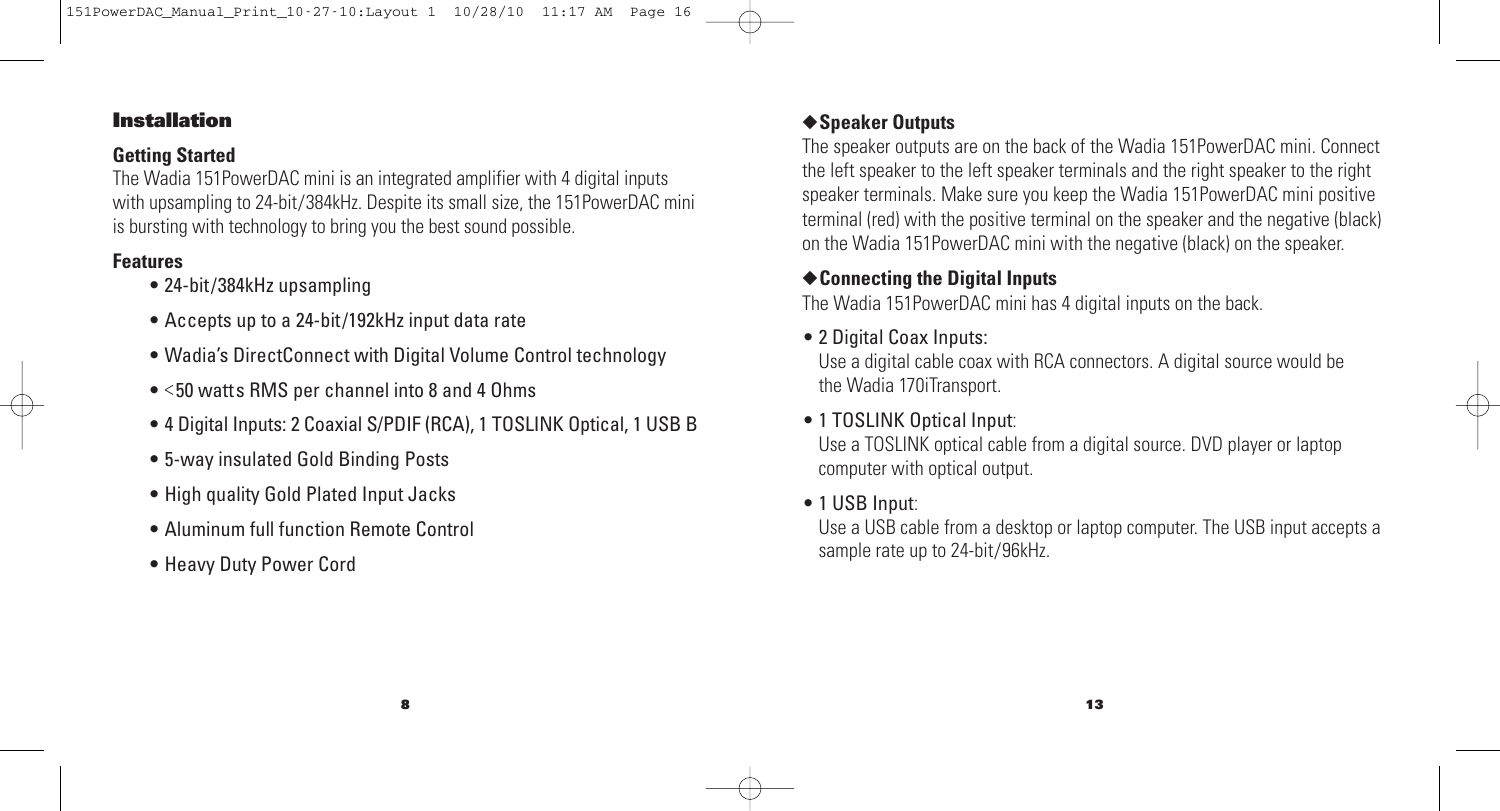#### **Connections**

*Avoid static discharge to the inputs or outputs. To prevent static shocks, touch any grounded surface, such as the chassis of any component that uses a grounded 3-prong plug, before connecting or removing a cable.*



# **Back Panel**

- **1** Right speaker terminals
- **2** Left speaker terminals
- **3** Coax 1 S/PDIF (RCA)
- **4** Coax 2 S/PDIF (RCA)
- **5** TOSLINK Optical
- **6** USB B
- **7** Power Switch
- **8** Power cord terminal

# **Unpacking**

Use care in unpacking your Wadia 151PowerDAC mini. Inspect it for any shipping damage and call your dealer immediately if any is found.

*Do not plug your Wadia 151PowerDAC mini into an AC outlet if you find shipping damage.*

We advise saving all packing materials so that the unit can be easily and safely shipped if the need arises.

# **Accessories**

The following accessories are included with the Wadia 151PowerDAC mini:

- AC power cord
- Remote Control